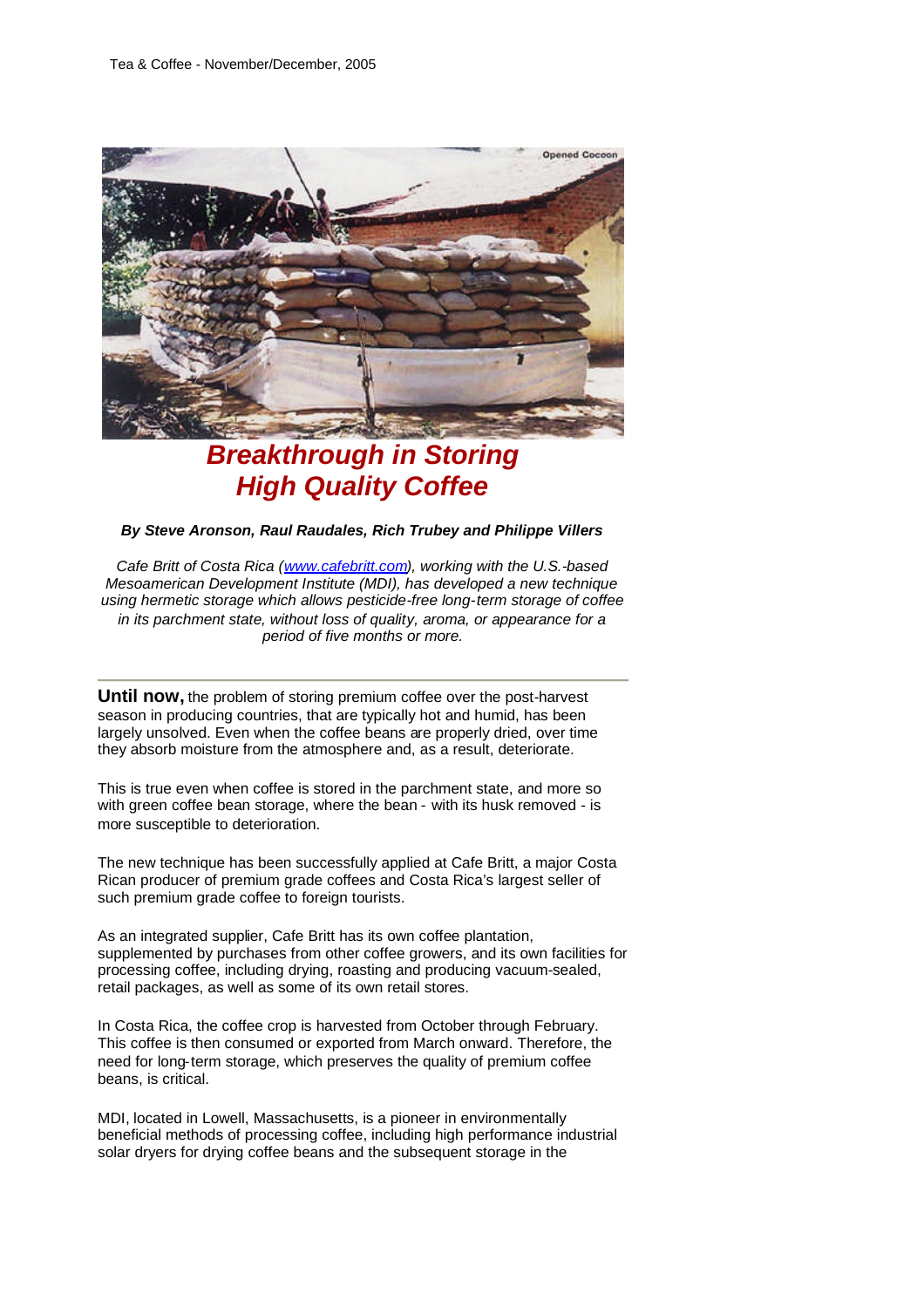(patented) hermetic enclosures called Cocoons, manufactured by GrainPro, Inc., Concord, Massachusetts, U.S. The present cooperative effort in applying hermetic technology to the problems of safe commodity storage uses air and moisture-tight flexible PVC enclosures made from a special grade of UV resistant PVC to provide a hermetically closed environment. The present application is the outgrowth of two decades of scientific work and the use of hermetic storage for a variety of agricultural uses in some 20 countries, ranging from the long-term storage of seeds to the long-term storage of various grains, such as rice, wheat and corn, and most recently extended to high-value commodities, such as coffee, cacao and spices.

All these applications share the common benefit of maintaining a constant environment inside the Cocoon, meaning no increase in moisture level, retention of any gases generated by the commodity itself, and in most cases producing very low oxygen levels and high CO2 levels due to insect or commodity respiration (when



present). This low-moisture and low-oxygen state inhibits the growth of aflatoxins, a by-product of mold development that is both dangerous to health and affects quality and taste, and results in the killing of all insects without pesticides through asphyxiation.

Initial trials of the Cocoon for storage of coffee in standard jute bags of 43 Kg (94 lbs.) began at Cafe Britt's mill in Tres Rios, Costa Rica, on May 24, 2004. and covers long term storage of coffee beans for the period of May 24 to November 1, 2004. They measured the effect of storage through monthly random samples of bags of coffee beans stored in hermetic Cocoons and compared this with coffee beans stored in unprotected jute bags in their warehouse and coffee beans stored in bulk (multi-ton bins).

During this time, ambient temperature in the warehouse fluctuated from 60º to 94ºF. Data recorders placed inside the Cocoon showed that the temperature inside the bags stored in the Cocoon ranged only from 70º to 80ºF. During the



same period the temperature of the coffee beans stored in a large open bin varied from 63º to 83ºF, while in unprotected jute bags temperature ranged from 60ºF to 94ºF with respective averages of 70º to 71ºF for all three.

Humidity in the Cocoon, a critical parameter affecting quality, ranged from 54.2 to 57.4% and averaged 56.4%, while humidity in the warehouse ranged from 33 to 88.5% and averaged 71%. By September, the moisture level in the beans stored in the Cocoon

had changed from 11% to only 11.5%, while moisture level both in the beans stored in unprotected jute bags and in bulk rose to 13%.

It is important to note that properly dried coffee needs to have moisture levels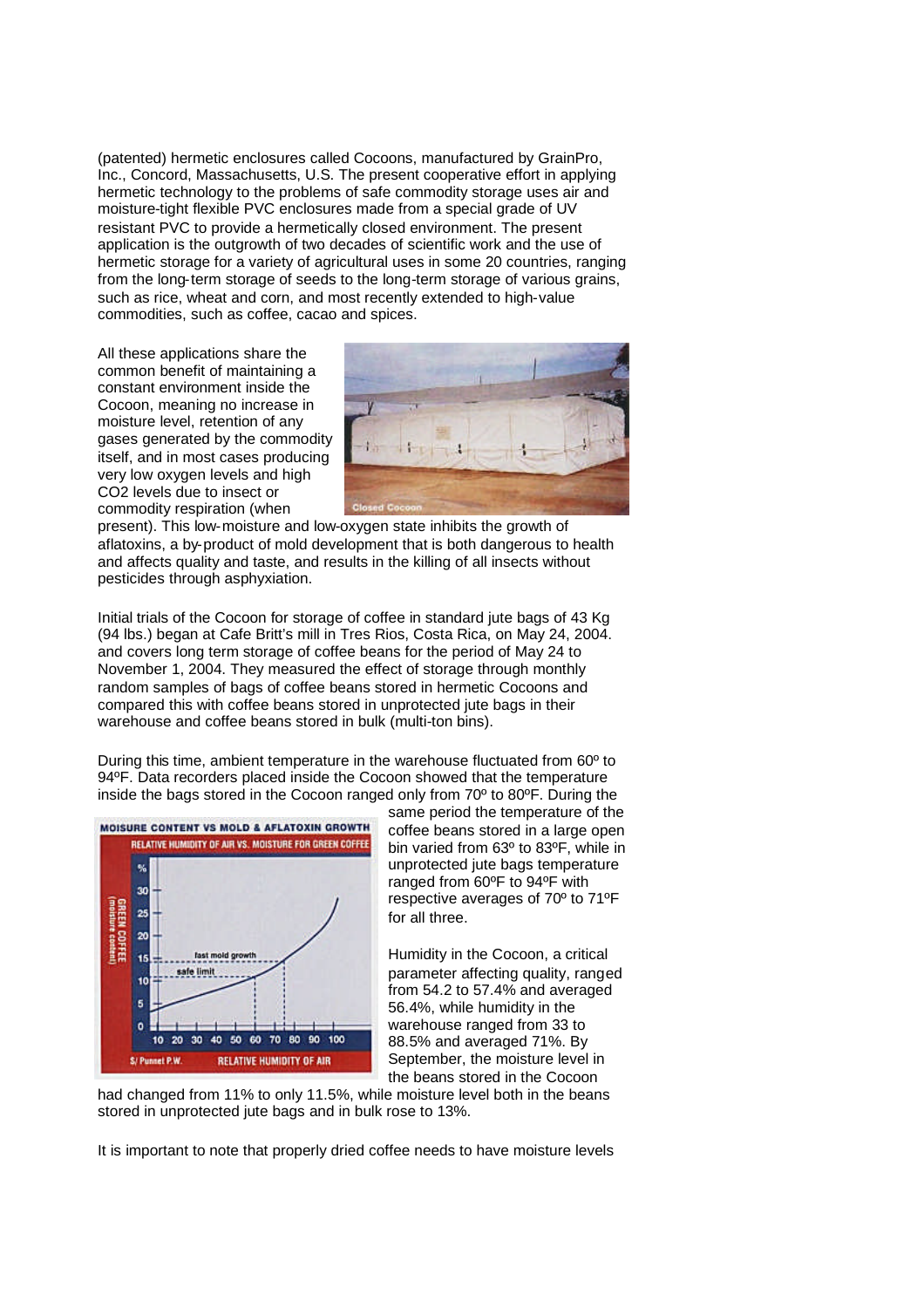of below 13%, which corresponds to an ambient relative humidity of 60%, since mold growth and aflatoxins increase rapidly with relative humidity, and consequently moisture is absorbed by the coffee beans.

## **Results of Cupping Tests**

Each month samples were drawn from the coffee stored in Cocoons, the coffee stored in bulk (large bins) and the coffee stored in bags. These were tested for quality with blind cupping tests by Café Britt's cupper, Carmen Lidia Chavarria, and in separate tests, by Jimmy Bonilla, the cupper for the Costa Rican Consortium, COOCAFE. Results were recorded on a five-point scale (five being perfect) for taste, aroma, body, acidity and an overall judgment called "cup average."

After two months, there was already a significant difference between the three groups, while "cup average" of 4.0 remained for coffee beans in the Cocoon, coffee in unprotected sacks was already down to 3.8 and in large bins 3.5. The overall cup quality continued to diverge, and after a storage of five months the "cup average" remained at 4.0 for those in the Cocoon and dropped to 3.0 for both unprotected coffee beans in bags and coffee beans in bulk. The superiority of coffee stored in hermetic Cocoons became very noticeable.

For the coffee beans in Cocoons, Chavarria noted, "Very good flavor despite being from the previous harvest. Slight floral flavor." For those in unprotected bags, Bonilla noted, "Slight old flavor perceptible in the cup, slight harshness, tainted." As for the beans in large open bins, he said, "Old flavor perceptible in the cup. Slight harshness, tainted."

### **Follow On**

As a result of this trial, Cafe Britt is now planning extensive use of Cocoons to allow long-term storage while maintaining high quality coffee. In addition, Mesoamerican Development Institute and Cafe Britt, in cooperation with the Cocoon manufacturer, GrainPro, Inc. are exploring the same hermetic technology used in Cocoons for the large open bins. This would allow safe long-term storage in either bags or bulk, depending on the need. Furthermore, they are also studying the use of a special hermetic liner for standard 68 Kg. jute bags for export using the so-called SuperGrainbags as liners. The ultra-low permeability of SuperGrainbags ensures that even with export sack sizes, there is no loss of quality during shipment from the country of origin and subsequent storage by importers and roasters all over the world, allowing for safe storage until next year's harvest becomes available.

#### **Conclusion**

Cafe Britt is now in a position to maintain freshness and high quality, allowing for storage of production until coffee from the previous harvest is consumed and new supplies become available. Studies are currently being conducted to determine if Super Grainbags would aid in maintaining freshness in coffee without refrigerated shipments and/or storage by consumers.

The same hermetic technology, which has now been proven for coffee, has been applied to other high value commodities, where preservation of quality for long periods of time is important.

*For more information contact MDI 978 937-3460 (www.mesoamerican.org); or GrainPro 978 371-7118 (www.grainpro.com).*